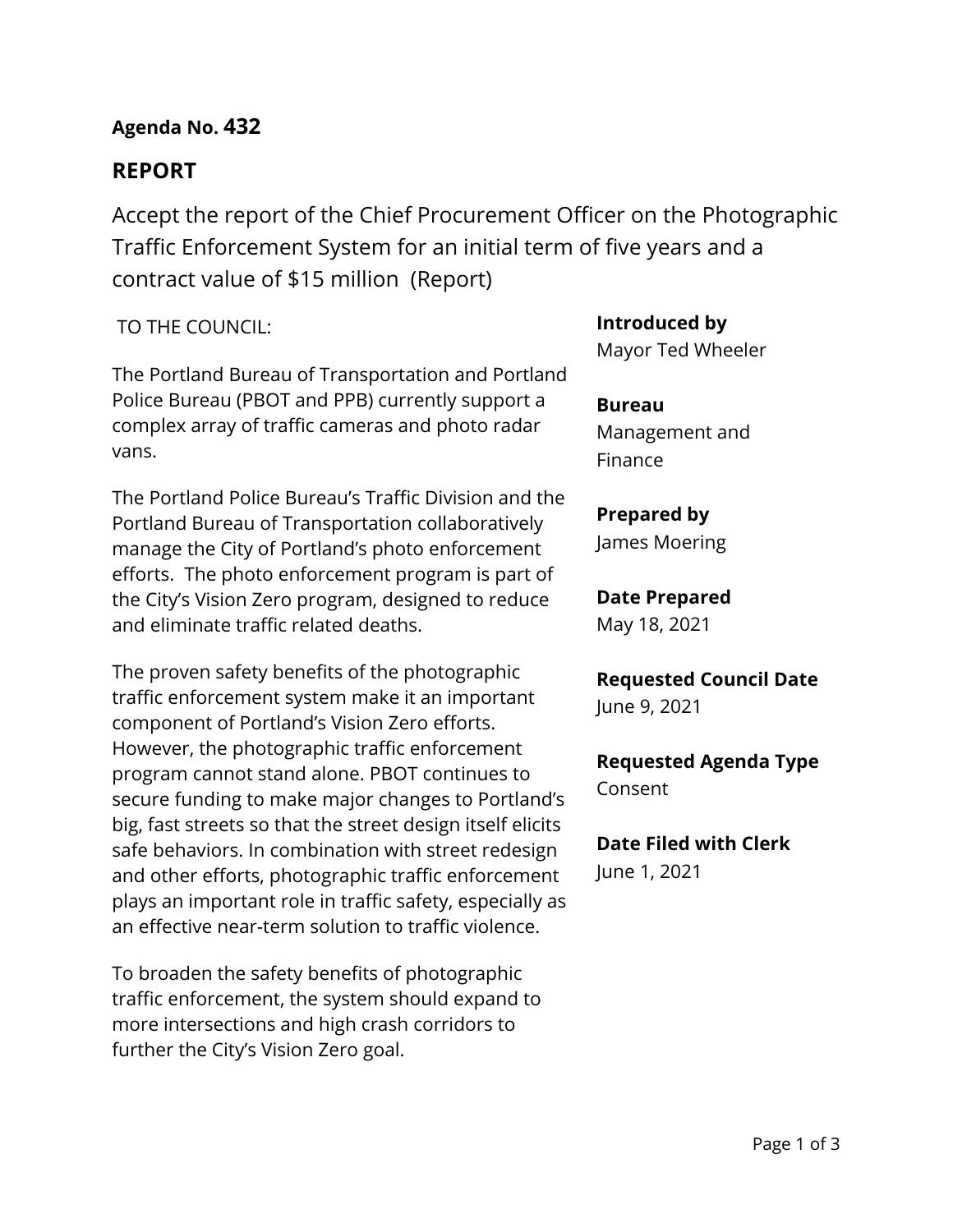As authorized by Ordinance 189583, on December 13, 2019, Procurement Services issued RFP #00001342 for a Traffic Photo Enforcement System. On February 7, 2020, three (3) proposal responses were received. Proposals were evaluated over multiple phases in accordance with the RFP requirements, and on May 1, 2020 a notice of intent to award was issued to Conduent State & Local Solutions, Inc. No protests were received.

Conduent State & Local Solutions, Inc. has a current City of Portland Business Tax Registration Account, is in full compliance with the Equal Benefits Program and the EEO certification requirement. Conduent State & Local Solutions, Inc.. is not a State of Oregon Certified D/M/W/ESB contractor. The level of confidence in the cost estimates for this project is high, based on the pricing received and negotiated with Conduent State & Local Solutions, Inc. and for the final contract.

The Chief Procurement Officer requests that the City Council accept this Report and authorize the Chief Procurement Officer to execute of a contract with Conduent State & Local Solutions, Inc.. for an initial term of five (5) years, and a not-to-exceed amount of up to \$15,000,000.00. The Council's conditional acceptance of this report is subject to the final contract's approval as to form by the City Attorney's Office.

Recommended by:

Kathleen Brenes-Morua

Interim Chief Procurement Officer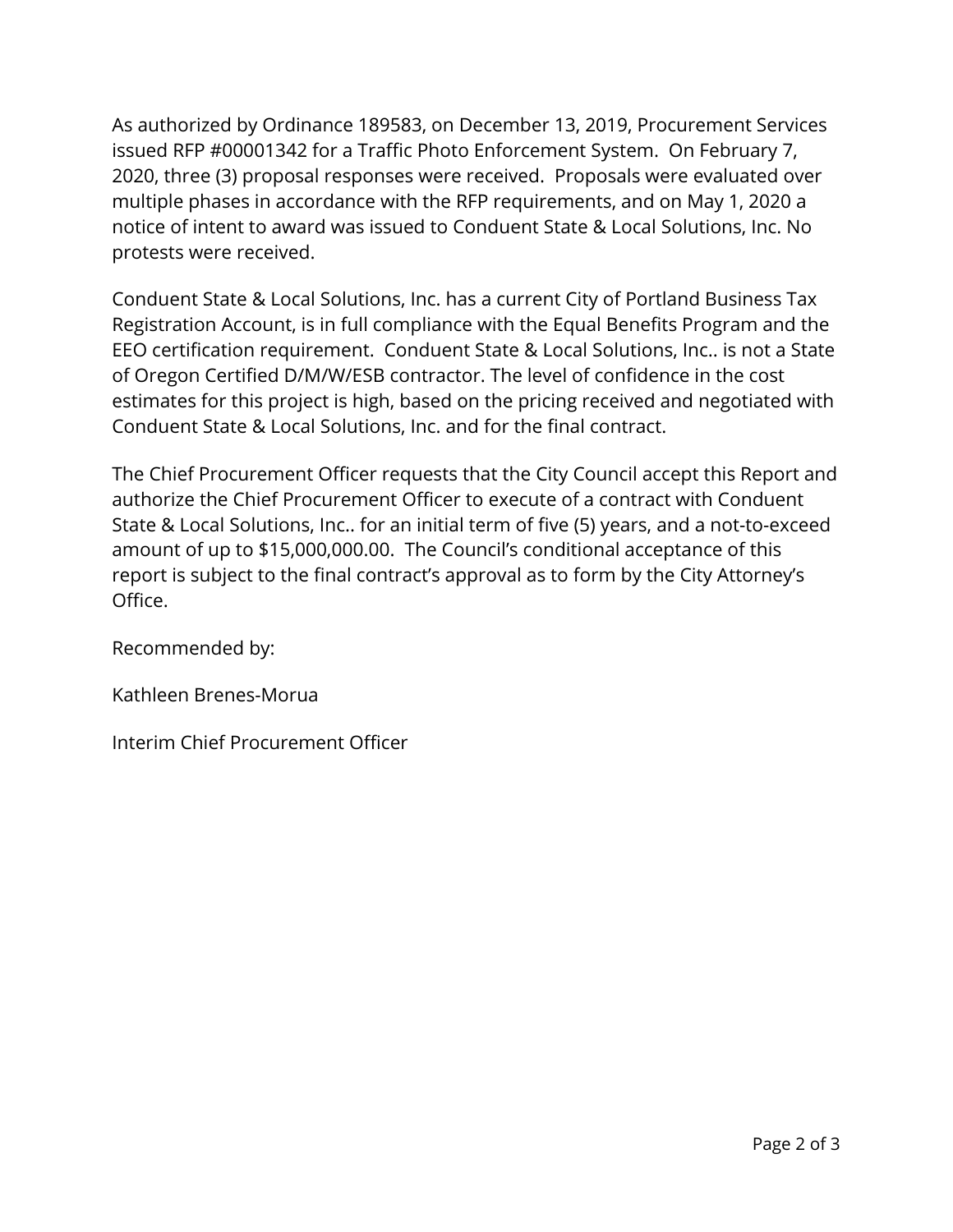Action Taken:

Commissioners voted as follows (Yea or Nay)

Rubio -

Ryan -

Hardesty -

Mapps -

Wheeler -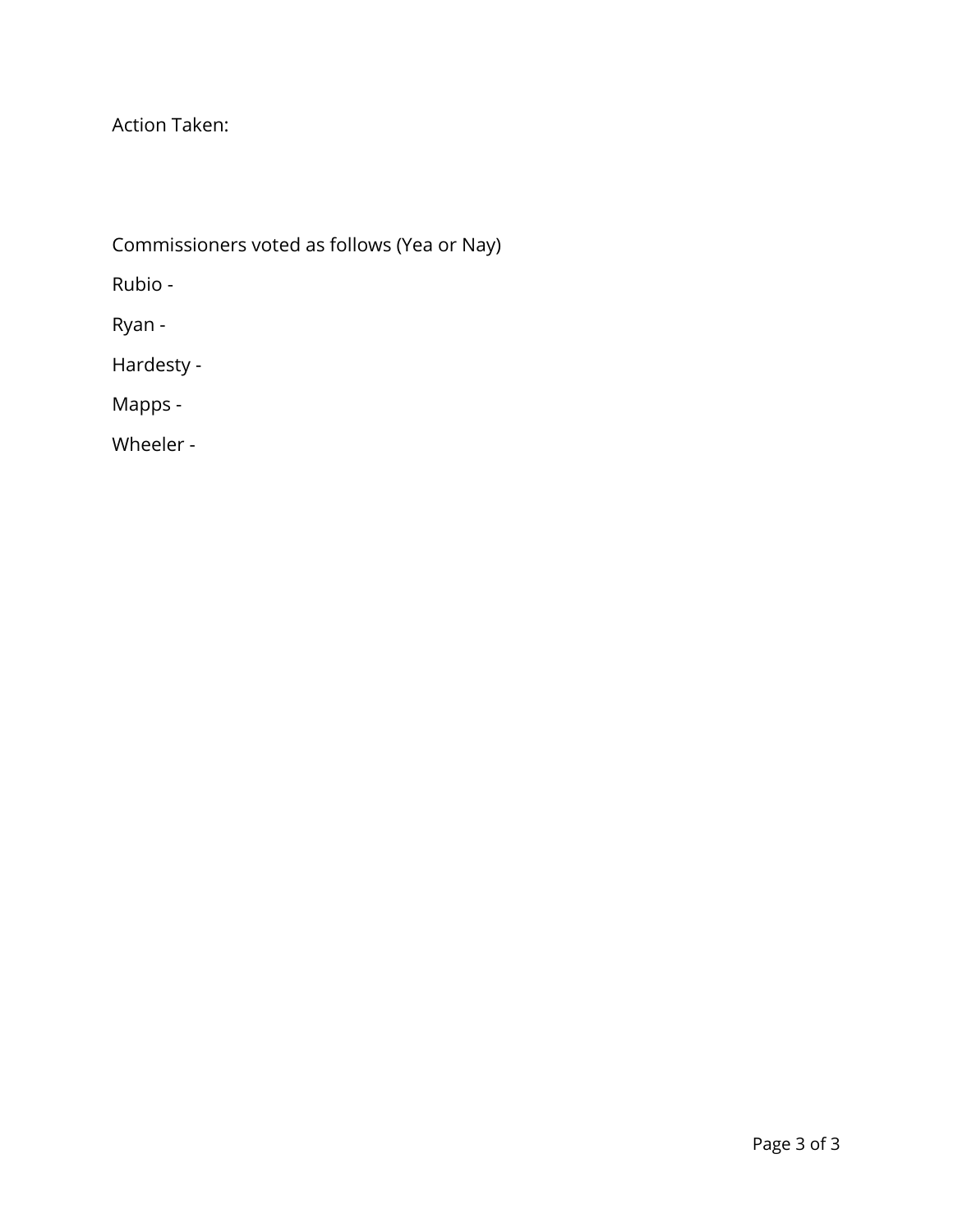### **IMPACT STATEMENT**

**Legislation title:** Accept the report of the Chief Procurement Officer on the Photographic Traffic Enforcement System for an initial term of five years and a contract value of \$15 million (Report)

| <b>Contact name:</b>   | Clay Veka                                                |
|------------------------|----------------------------------------------------------|
| <b>Contact phone:</b>  | 503-823-4998                                             |
| <b>Presenter name:</b> | Kathleen Brenes-Morua, Interim Chief Procurement Officer |

#### **Purpose of proposed legislation and background information:**

No person should die or be incapacitated in the everyday act of moving about Portland.

Vision Zero is Portland's commitment to ending traffic violence; it was adopted by City Council in June 2015 and the Vision Zero Action Plan was approved in December 2016. Advancing Portland's Vision Zero goal requires a multi-pronged approach that invests in safe streets, safe speeds, safe vehicles and safe people.

The Portland Bureau of Transportation (PBOT) and the Portland Police Bureau (PPB) work together to advance Portland's photographic traffic enforcement program as called for in the City's Vision Zero Action Plan. The bureaus work with the Multnomah County Circuit Court to efficiently process the citations that are filed.

The photographic traffic enforcement program is a system of cameras that enforce speeding and red-light running. These cameras can be mobile, as are the City's two mobile speed vans, or fixed in place like the speed safety cameras along designated high crash corridors and the red-light cameras at intersections.

Currently, the City's photographic traffic enforcement system includes 10 red-light running cameras, eight fixed speed safety cameras on four high crash corridors, and two mobile speed vans. PBOT and PPB intend to expand the program over the next few years, including to upgrade the red-light running cameras to dual cameras that enforce both redlight running and speeding, and to install additional fixed speed safety cameras.

Red-light running cameras were first installed in the early 2000s. Since installation, intersections with cameras have seen an average of 38% reduction in traffic injuries, with 4.64 injuries before cameras were installed and 2.8 injuries after.

Speed safety cameras were installed along four of the City's high crash corridors from 2016 to 2018. Since the speed safety cameras were installed speeding over the speed limit has dropped an average of 71% and top-end speeding (11 mph or more over the speed limit) has dropped 94%.

The proven safety benefits of the photographic traffic enforcement system make it an important component of Portland's Vision Zero efforts. However, the photographic traffic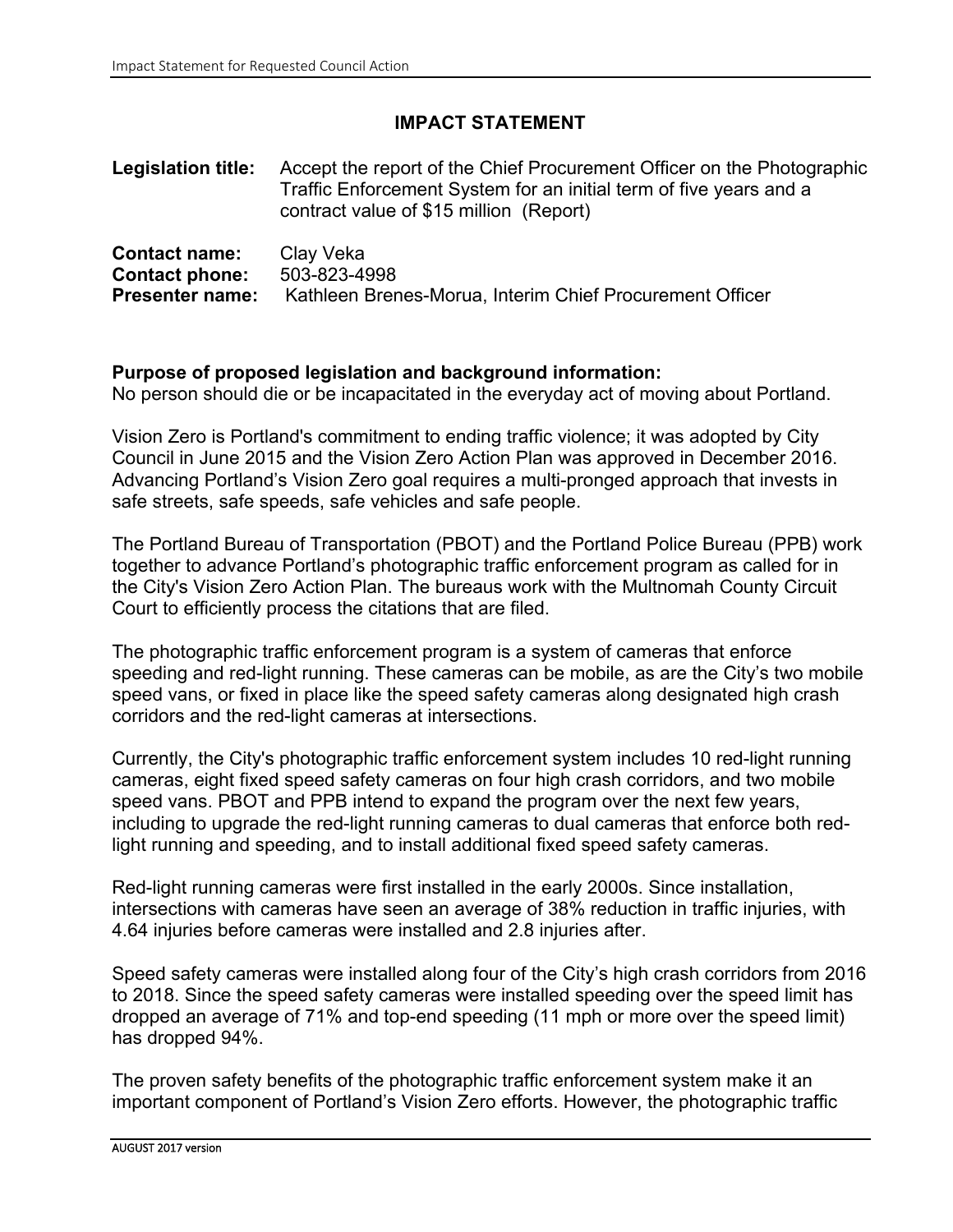enforcement program cannot stand alone. PBOT continues to secure funding to make major changes to Portland's big, fast streets so that the street design itself elicits safe behaviors. In combination with street redesign and other efforts, photographic traffic enforcement plays an important role in traffic safety, especially as an effective near-term solution to traffic violence.

To broaden the safety benefits of photographic traffic enforcement, the system should expand to more intersections and high crash corridors to further the City's Vision Zero goal.

As authorized by Ordinance 189583, on December 13, 2019, Procurement Services issued RFP #00001342 for a Traffic Photo Enforcement System. On February 7, 2020, three (3) proposal responses were received. Proposals were evaluated over multiple phases in accordance with the RFP requirements, and on May 1, 2020 a notice of intent to award was issued to Conduent State & Local Solutions, Inc.

This Chief Procurement Officer's Report to City Council requests to enter a five-year contract with the vendor selected through a competitive RFP process above to operate and expand the City's photographic traffic enforcement system.

#### **Financial and budgetary impacts:**

Though this contract will allow for expansion in service areas and equipment for the photographic traffic enforcement system, the project itself will continue to be largely selffunded. Revenue will be generated in the amount received by citation revenue receipts, offsetting most costs of maintaining the system and issuing citations.

The contract value is based on pricing and projected citation revenue receipts derived from expansion models. The total contract value is \$15,000,000.

This legislation will result in the City entering into a five-year contract with the vendor selected through a competitive RFP process to operate and expand the City's photographic traffic enforcement system.

### **Community impacts and community involvement:**

Traffic deaths in Portland are at unprecedented levels. In 2020, 54 people died in traffic crashes, the highest number of traffic deaths in any year since 1996. In 2019, 50 people died. In the previous five years (2014-2018), we lost an average of 37 community members each year to traffic violence.

The loss of each one of these lives is heart-breaking and preventable. We have the tools to save lives. We must continue to fund and implement the actions that we know work, including photographic traffic enforcement.

The photographic traffic enforcement systems are effective at slowing speeds and reducing red-light running, bringing traffic safety benefit to those who live, work and travel along the